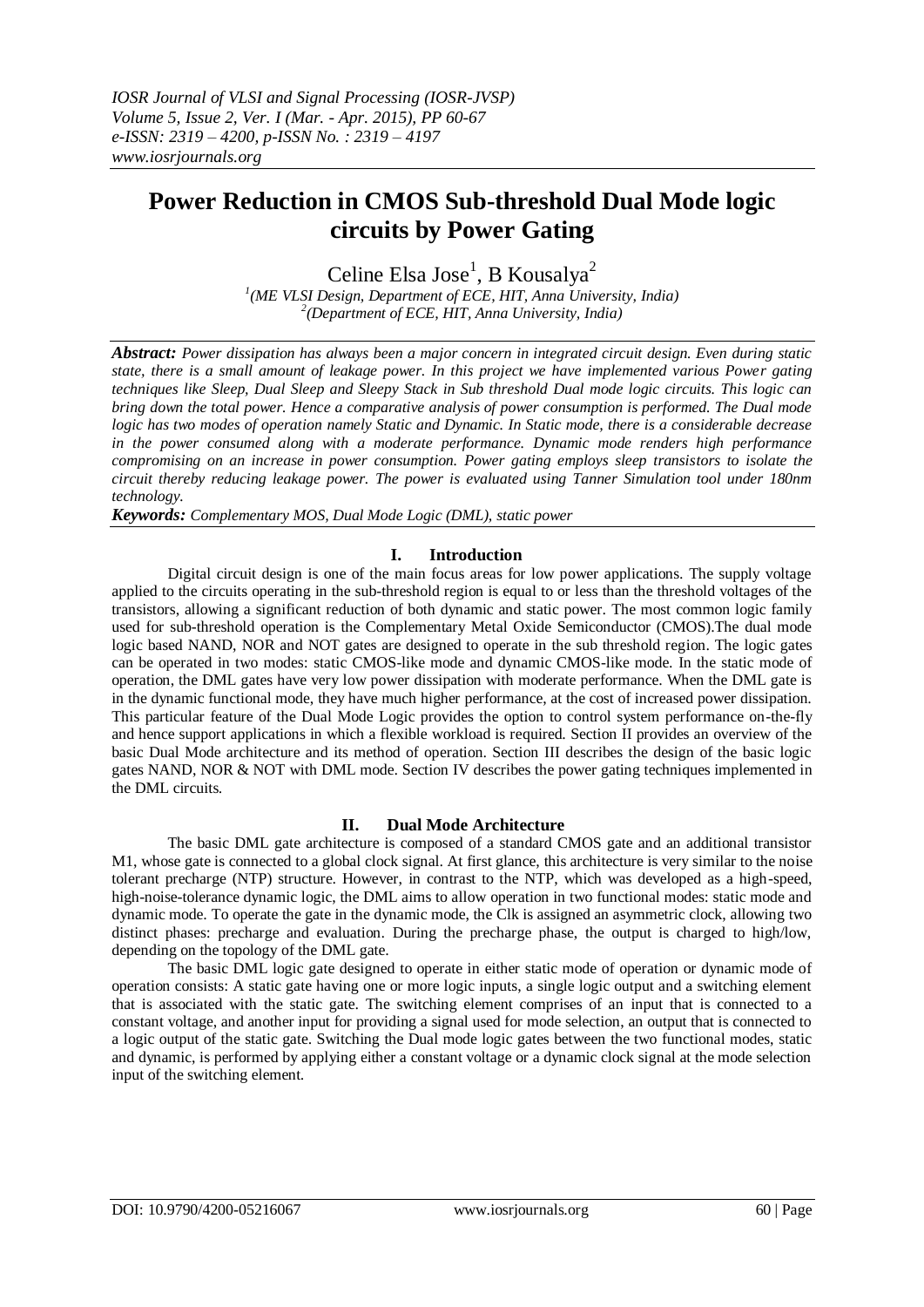

**Figure 1: DML Gates**

The switching element can be operated in any of the two modes by: i) disconnecting the static gate output from both the input that is connected to a constant voltage, and the other input for providing a signal used for mode selection, when the mode selection signal applies a constant voltage to the input used for providing mode selection signal, thereby selecting static mode of operation ii) Connecting the static gate output to both the input that is connected to a constant voltage, and the other input for providing a signal used for mode selection, when the mode selection signal applies a dynamic clock signal to the input used for providing mode selection signal, thereby to select dynamic mode operation. The design methodology that should be used when designing a DML gate is to place the precharge transistor in parallel to the stacked transistors. Thus, the evaluation is performed with the parallel transistors and, therefore, it is faster.

## **III. Design Of Dml Nand, Nor & Not Gates**

The basic logic gates NAND, NOR & NOT are implemented using Dual Mode Logic using Tanner EDA tool. The schematic is simulated for Type A and B in static & dynamic modes and power is analyzed. In the DML Type-A Static NAND topology, the switching element is a PMOS transistor connected parallel to the Pull-up network. The input to the switching element is a constant high voltage to make it OFF. The only difference when designing DML Type-A Dynamic NAND topology, is that the input to the switching element is a clock signal having pre-charge and evaluate phase for dynamic mode of operation. Conventional NOR logic gate design is done using Tanner S-Edit EDA tool and its power and performance are found. Also Dual Mode Logic NAND gate Type A and Type B topologies designed and their power consumption and performance were analyzed for static and dynamic mode of operations.



**Figure 2: Schematic of Type A Static NAND gate**

.In the DML Type-A Static NOR topology, the switching element is a PMOS transistor connected parallel to the Pull-up network which is a series connection of 2 PMOS transistors. The input to the switching element is a constant high voltage to make it OFF. The only difference when designing DML Type-A Dynamic NOR topology, is that the input to the switching element is a clock signal having pre-charge and evaluate phase for dynamic mode of operation. In the DML Type-B Static NOR topology, the switching element is an NMOS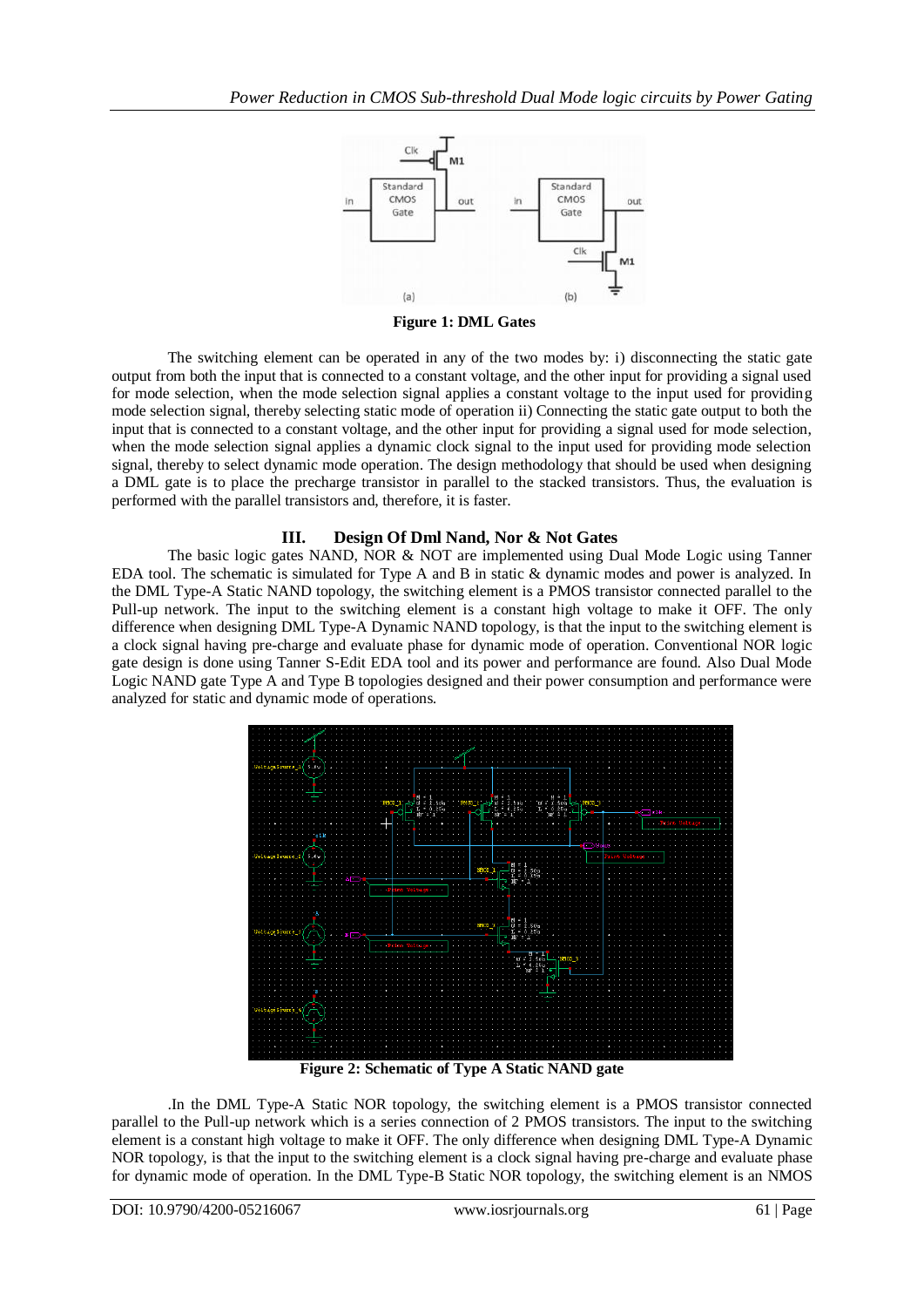transistor connected parallel to the Pull-down network which is a parallel connection of 2 NMOS transistors. The input to the switching element is a constant low voltage to make it OFF. The only difference when designing DML Type-B Dynamic NOR topology is that the input to the switching element is a clock signal having pre-charge and evaluate phase for dynamic mode of operation. Also Dual Mode Logic NOT gate Type A and Type B topologies designed and their power consumption and performance were analyzed for static and dynamic mode of operations. In the DML Type-A Static NOT topology, the switching element is a PMOS transistor connected parallel to the Pull-up network. The input to the switching element is a constant high voltage to make it OFF.



**Figure 3: Schematic of Type B Dynamic NOR gate**

The only difference when designing DML Type-A and B Dynamic NOT topology is that the input to the switching element is a clock signal having pre-charge and evaluate phase for dynamic mode of operation. In the DML Type-B Static NOT topology, the switching element is an NMOS transistor connected parallel to the Pull-down network. The input to the switching element is a constant low voltage to make it OFF.



**Figure 4: Schematic of Type A Static NOT gate**

## **IV. Power Gating In Dml Circuits**

Power gating affects design architecture more than clock gating. It increases time delays, as power gated modes have to be safely entered and exited. Architectural trade-offs exist between designing for the amount of leakage power saving in low power modes and the energy dissipation to enter and exit the low power modes. An externally switched power supply is a very basic form of power gating to achieve long term leakage power reduction. To shut off the block for small intervals of time, internal power gating is more suitable. CMOS switches that provide power to the circuitry are controlled by power gating controllers. Outputs of the power gated block discharge slowly. Hence output voltage levels spend more time in threshold voltage level. This can lead to larger short circuit current. Power gating uses low-leakage PMOS transistors as header switches to shut off power supplies to parts of a design in standby or sleep mode. NMOS footer switches can also be used as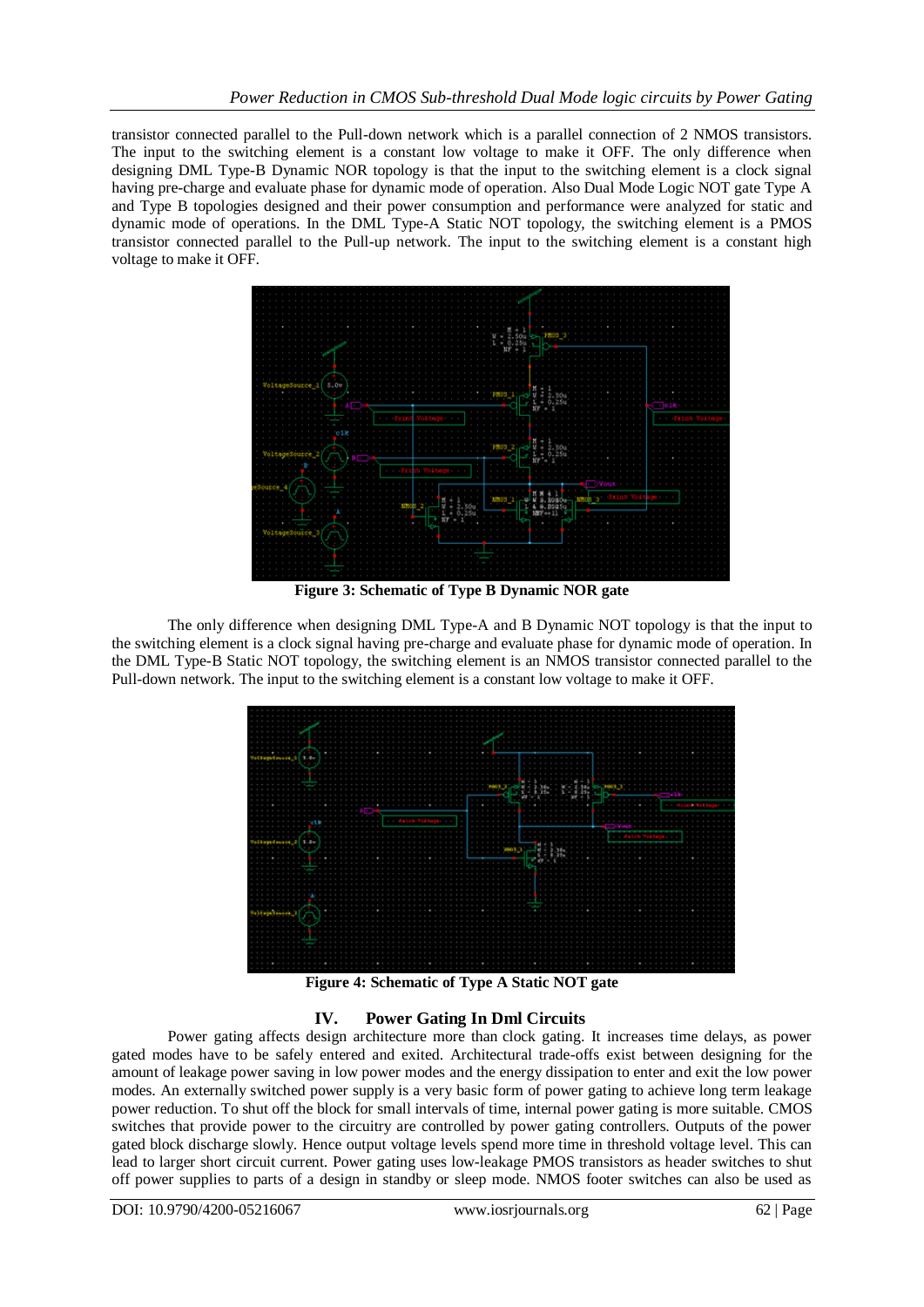sleep transistors. Inserting the sleep transistors splits the chip's power network into a permanent power network connected to the power supply and a virtual power network that drives the cells and can be turned off. Typically, high-Vt sleep transistors are used for power gating, in a technique also known as multi-threshold CMOS (MTCMOS). The sleep transistor sizing is an important design parameter. The quality of this complex power network is critical to the success of a power-gating design. Two of the most critical parameters are the IR-drop and the penalties in silicon area and routing resources. Power gating can be implemented using cell- or cluster-based (or fine grain) approaches or a distributed coarse-grained approach.



**Figure 5: Power Gating implementation**

In active mode, SLEEP signal is set to logic 0 and SLEEP` signal is set to logic 1. Hence T1  $\&$  T2 transistors are ON. In this case both the transistors offer very low resistance. Virtual ground (VGND) node potential is pulled down to the ground potential. This makes the logic difference between the logic circuitry approximately equal to the supply voltage. Whereas in sleep mode, SLEEP signal is set to logic 1 and SLEEP` signal is set to logic 0. Hence T1 & T2 transistors are OFF. Logic part is disconnected from the supply and ground leading to very less power consumption during the sleep mode.



**Figure 6: Proposed Block Diagram**

Different methods of power gating like the sleep method, sleepy stack and dual sleep approaches added to the existing Dual mode logic NAND, NOR, NOT gates. The Sleep method is the basic power gating method. The sleep transistors isolate the logic networks and the sleep transistor technique or the sleep method dramatically reduces leakage power during sleep mode.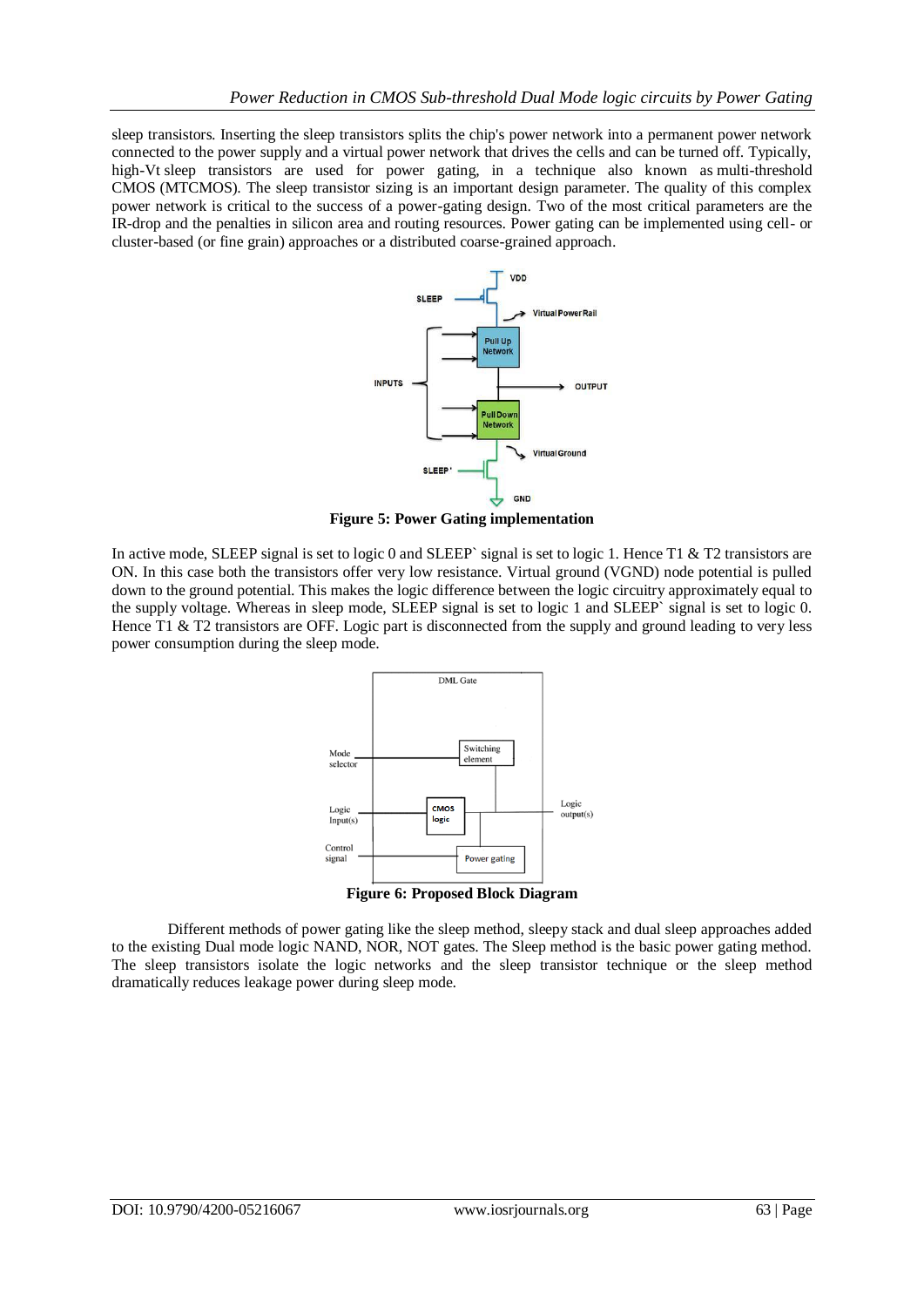

**Figure 7: Schematic of Type A Static NAND gate with Sleep Power Gating**

The sleepy stack approach merges the sleep and stack approaches. The sleepy stack technique splits the existing transistors into two half Size transistors like the stack approach. The activity of the sleep transistors in the sleepy stack method is same as the activity of the sleep transistors in the sleep method. The sleep transistors are turned on during the active mode and they are turned off during the sleep mode. Figure below shows Type B Dynamic NOT gate with Sleepy Stack Power Gating Technique.



**Figure 8: Schematic of Type B Dynamic NOT gate with Sleepy Stack Power Gating** 

The Dual sleep approach has the advantage of using the two extra pull- up and two extra pull-down transistors in sleep mode either in OFF state or in ON state. In normal mode when S=1 the pull down NMOS transistor is in ON state and in the pull-up network the PMOS sleep transistor is in ON state since S"=0.

During sleep mode state S is forced to 0 and hence the pull-down NMOS transistor is in OFF state and PMOS transistor is in ON state and in the pull-up network, PMOS sleep transistor is OFF while NMOS sleep transistor is ON. So in sleep mode state a PMOS is in series with an NMOS both in pull-up network and pulldown network which reduces the power dissipation. Figure below shows Type A Static NAND with Dual Sleep Power Gating Technique.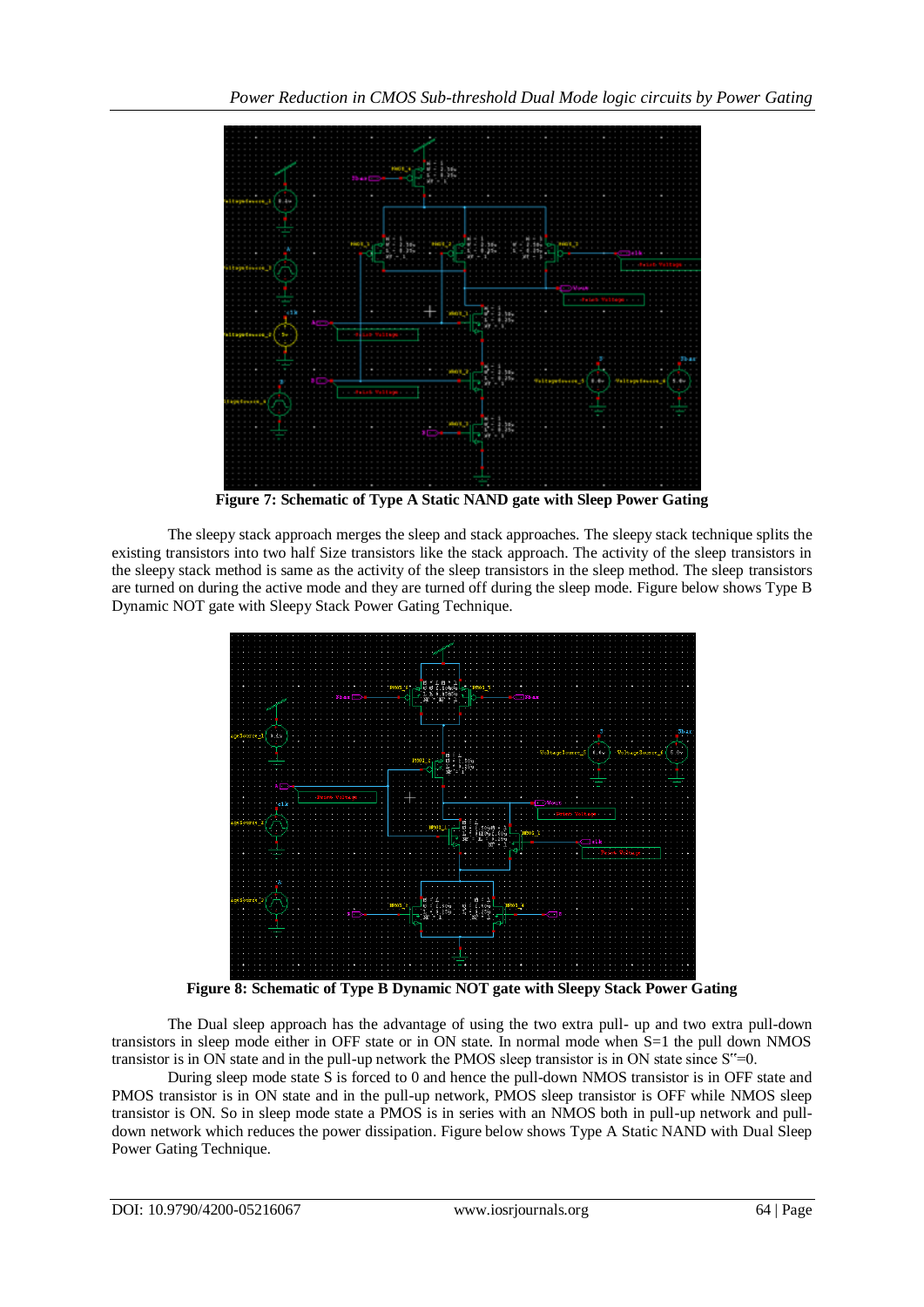

**Figure 9: Schematic of Type A Static NAND gate with Dual Sleep Power Gating** 

The total power consumption in watts for NAND, NOR and NOT logic gates and Full Adder in Type A and B is tabulated below.

| <b>TYPE</b>           | <b>NAND</b><br><b>NOR</b> |           | <b>NOT</b> |  |
|-----------------------|---------------------------|-----------|------------|--|
| CONVENTIONAL          | 6.24E-09W                 | 5.11E-09W | 3.35E-09W  |  |
| TYPE A STATIC         | 5.32E-09W                 | 4.91E-09W | 2.37E-09W  |  |
| <b>TYPE A DYNAMIC</b> | 9.44E-09W                 | 5.54E-09W | 1.15E-09W  |  |
| <b>TYPE B STATIC</b>  | 6.07E-09W                 | 5.08E-09W | 3.27E-09W  |  |
| <b>TYPE B DYNAMIC</b> | 7.02E-09W                 | 5.15E-09W | 3.26E-09W  |  |

**Table 1: Power Comparison of NAND, NOR and NOT gates**

The NAND, NOR and NOT Dual mode logic gate is compared in terms of power consumption for different power gating techniques like sleep method, sleepy stack method and dual sleep method in tables given below.

| <b>TYPE</b>          | <b>NAND SLEEP</b> | <b>NAND</b><br><b>SLEEPY</b><br><b>STACK</b><br><b>GATING</b> | <b>NAND DUAL SLEEP</b><br><b>GATING</b> |
|----------------------|-------------------|---------------------------------------------------------------|-----------------------------------------|
| <b>CONVENTIONAL</b>  | 1.71E-09W         | 2.06E-09W                                                     | 1.01E-08W                               |
| TYPE A STATIC        | 1.36E-09W         | 7.42E-10W                                                     | 7.39E-09W                               |
| TYPE A               | 2.73E-09W         | 3.29E-09W                                                     | 1.34E-08W                               |
| <b>TYPE B STATIC</b> | 1.55E-09W         | 8.32E-10W                                                     | 9.87E-09W                               |
| TYPE B               | 2.13E-09W         | 8.09E-09W                                                     | 1.14E-08W                               |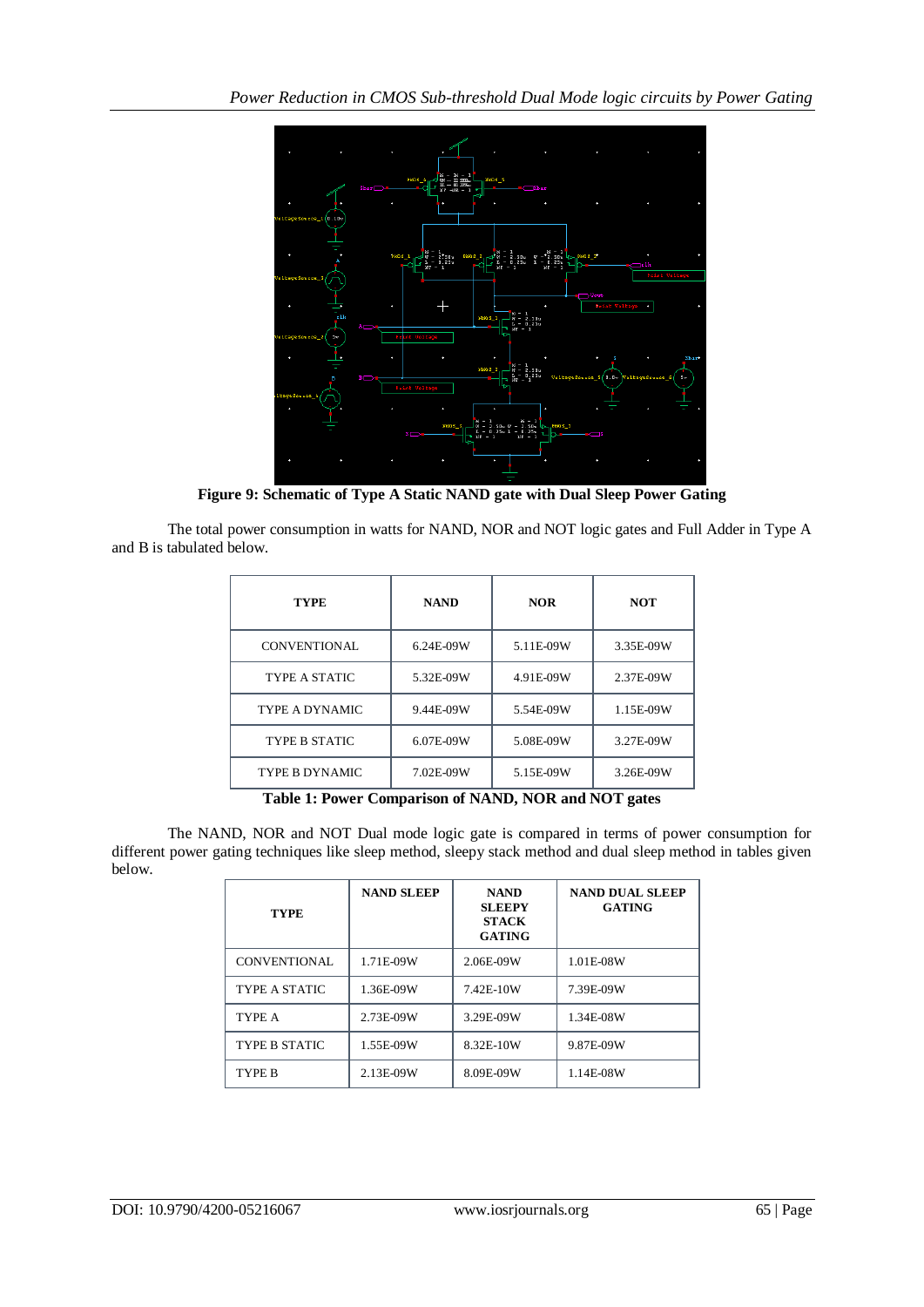|                      | <b>NOR</b><br><b>SLEEP</b> | <b>NOR</b><br><b>SLEEPY</b><br><b>STACK</b> | <b>NOR DUAL</b><br><b>SLEEP</b> |  |  |  |
|----------------------|----------------------------|---------------------------------------------|---------------------------------|--|--|--|
| <b>CONVENTIONAL</b>  | 2.88E-09W                  | 2.34E-09W                                   | 2.79E-09W                       |  |  |  |
| <b>TYPE A STATIC</b> | 2.29E-09W                  | 2.19E-09W                                   | 1.90E-09W                       |  |  |  |
| TYPE A               | 7.74E-09W                  | 2.44E-09W                                   | 5.55E-09W                       |  |  |  |
| <b>TYPE B STATIC</b> | 2.87E-09W                  | 1.88E-09W                                   | 1.37E-09W                       |  |  |  |
| <b>TYPE B</b>        | 3.12E-09W                  | 3.15E-09W                                   | 2.90E-09W                       |  |  |  |

**Table 2: Comparison between NAND DML gates with different power gating techniques**

| Table 3: Comparison between NOR DML gates with different power gating techniques |  |  |  |  |
|----------------------------------------------------------------------------------|--|--|--|--|
|                                                                                  |  |  |  |  |

DYNAMIC

| <b>NOT</b><br><b>SLEEP</b> | <b>NOT</b><br><b>SLEEPY</b><br><b>STACK</b> | <b>NOT DUAL</b><br><b>SLEEP</b> |
|----------------------------|---------------------------------------------|---------------------------------|
| 1.68E-09W                  | 2.54E-09W                                   | 1.79E-09W                       |
| 5.09E-09W                  | 3.49E-09W                                   | 1.95E-09W                       |
| 5.34E-09W                  | 1.94E-09W                                   | 1.75E-09W                       |
| 1.45E-09W                  | 2.20E-09W                                   | 1.57E-09W                       |
| 1.60E-09W                  | 2.75E-09W                                   | 2.12E-09W                       |
|                            |                                             |                                 |

**Table 4: Comparison between NOT DML gates with different power gating techniques**

## **V. Conclusion**

From the results, we can observe that in Static mode there is a power reduction as compared to conventional mode. The DML sizing strategy results in reduced energy dissipation, as compared to conventional static CMOS gates. DML has immunity to process variations, temperature fluctuations, and solving some of the domino's well known drawbacks such as charge sharing, crosstalk noise, and susceptibility to glitches, which intensify with process and voltage scaling. The implementation of Power gating techniques has further reduced the total power consumption.

#### **References**

- [1]. Asaf Kaizerman, Sagi Fisher, and Alexander Fish, "Subthreshold Dual Mode Logic," Ieee Transactions On Very Large Scale Integration (Vlsi) Systems, Vol. 21, No. 5, MAY 2013
- [2]. M. Alioto, "Ultralow power VLSI circuit design demystified and explained: A tutorial," IEEE Trans. Circuits Syst. I, vol. 59, no. 1, pp.3–29, Jan. 2012.
- [3]. A.P.Chandrakasan, S.Sheng and R.W.Brodersen, "Low-power CMOS digital, "Solid-State Circuits, IEEE Journal of, vol.27, pp.473-484, 2002.
- [4]. D.Bol, R. Ambroise, D. Flandre, and J. D. Legat, "Analysis and minimization of practical energy in 45 nm subthreshold logic circuits," in Proc. IEEE Int. Conf. Comput. Design, Oct. 2008, pp. 294–300.
- [5]. N,Verma, J. Kwong and A.P. Chandrakasan, "Nanometer MOSFET variation in minimum energy subthreshold circuits," IEEE Transactions on Electron Devices, vol. 55, pp. 163-174, 2008.
- [6]. J. Kao, S. Narendra and A. Chandrakasan, "Subthreshold leakage modeling and reduction techniques," in Proceedings of the 2002 IEEE/ACM international conference on Computer-aided design, pp. 141-148, 2002.
- [7]. B. H. Calhoun, A. Wang, and A. Chandrakasan, "Modeling and sizing for minimum energy operation in subthreshold circuits," IEEE J. Solid-State Circuits, vol. 40, no. 9, pp. 1778–1786, Sep. 2005.
- [8]. D. Markovic, C. C. Wang, L. P. Alarcon, and J. M. Rabaey, "Ultralowpower design in near-threshold region," Proc. IEEE, vol. 98, no. 2, pp.237–252, Feb. 2010.
- [9]. B. Zhai, S. Hanson, D. Blaauw, and D. Sylvester, "Analysis and mitigation of variability in subthreshold design," in Proc. Int. Symp. Low Power Electron. Design, Aug. 2005, pp. 20–25.
- [10]. R. Swanson and J. Meindl, "Ion-implanted complementary MOS transistors in low-voltage circuits," IEEE J. Solid-State Circuits, vol. 7, no.2, pp. 146–153, Apr. 1972.
- [11]. B. Zhai, L. Nazhandali, J. Olson, A. Reeves, M. Minuth, R. Helfand, S. Pant, D. Blaauw, and T. Austin, "A 2.60 pJ/Inst subthreshold sensor processor for optimal energy efficiency," in Symp. VLSI Circuits, Dig. Tech. Papers, 2006, pp. 154–155.
- [12]. W. M. Pensey and L. Lau, MOS Integrated Circuits. New York: Van Nostrand, 1972, pp. 260–282.
- [13]. H. Soeleman, K. Roy, and B. Paul, "Sub-domino logic: Ultralow power dynamic sub-threshold digital logic," in Proc. 14th Int. Conf. VLSI Design, 2001, pp. 211–214.